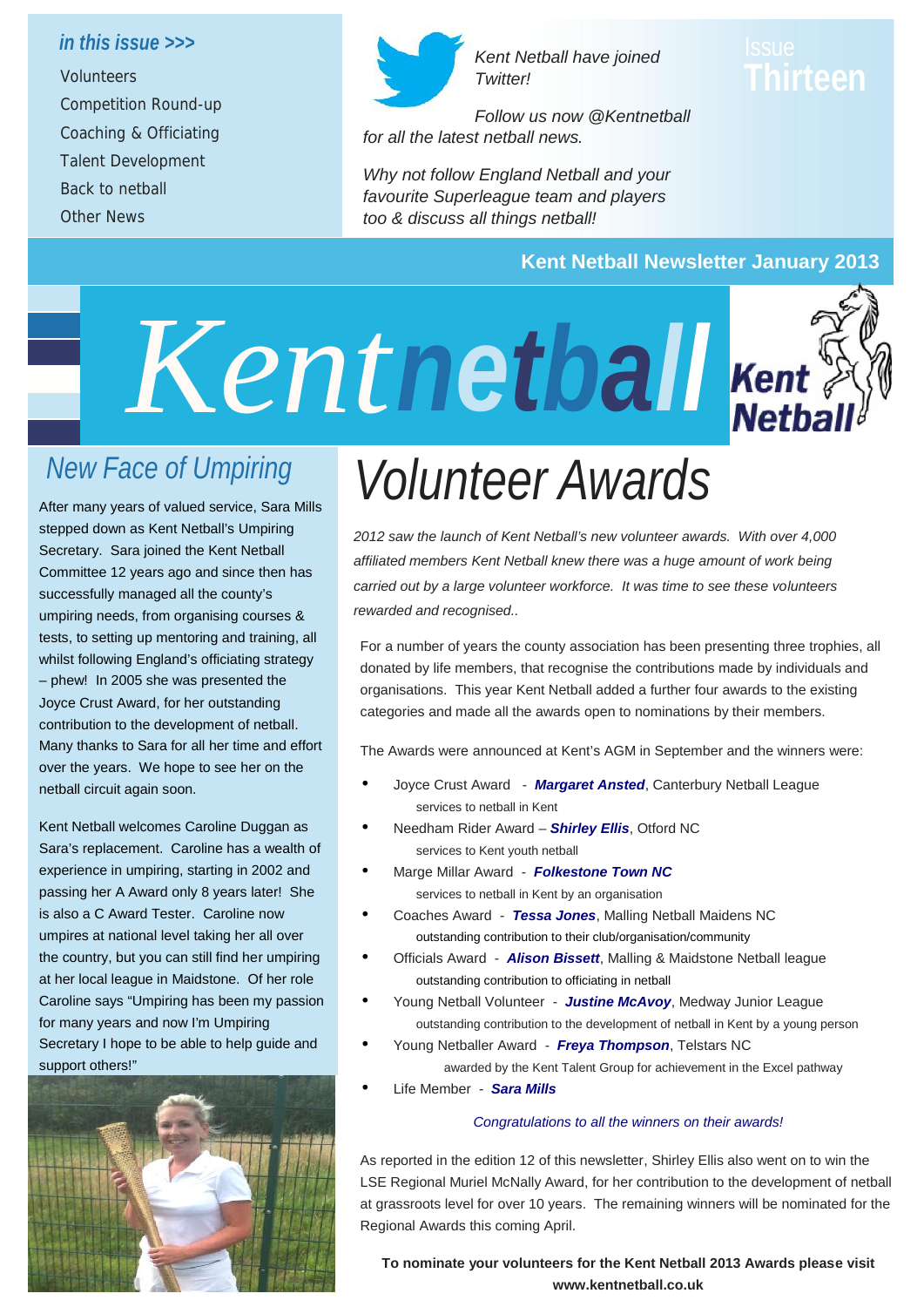### *Club Competition >>> Club Competition>>>*

### *Premier League*

We're over half way in the England Netball Premier League and Kent's top clubs are finding the season tough going.

Newly promoted Telstars are currently sitting in 7th place in Premier League 2. But with 8 fixtures to go they are only 3 points off 3rd place. Meanwhile injury plagued KCNC are in 10th place with only 1 win so far .

In Premier League 3, Comets are in 8th place with only Wyvern and Lawn beneath them. With the remaining fixtures, the club will be looking to ensure they move out of the bottom 3 places to avoid the Premier League play-off.

Full results and tables are listed at www.englandnetball.co.uk/competitions



# *Top Marks!*

Congratulations to **Eclipse** who recently achieved their Silver CAPS award. The club formed last summer with a small group of players, and most importantly a dedicated team of coaches and volunteers! They quickly gained the Bronze award and in November went on to gain the Silver

Award. This is a huge achievement for the club and a reflection of all their hard work.



CAPS is England Netball's clubmark scheme. The aim of CAPS is to help clubs provide a safe and quality environment for young players, and to support the club's development and achieve their full potential. If your club has junior players and you would like to achieve the award then you can register for FREE on the Clubs' page of www.englandnetball.co.uk.

### *L&SE Regional League*

At this half way stage, London club Academy sit at the top of Division 1, only 3 points ahead of Wealden in 2nd. Vibrant, with 2 wins from 7, are in 6th place. This promises to be a tough division this season as only 5 points currently separate the top 4.

Meanwhile in Division 2, newly promoted Crystal Palace are having a great start to their Regional debut. Having lost only 1 game, they are sitting in 2nd place, 3 points behind leaders Poly.

Comets are in 3rd place whilst Raiders continue to have another difficult season in 8th place, having lost all their games so far. Like Comets in PL3, they will be looking for good points from the remaining fixtures to avoid automatic relegation from the league.



In this season's U16 Regional League Telstars are joined by Eclipse and Wealden. Eclipse have got off to a flying start with 6 wins from 6. Their top spot is being hotly challenged by Telstars who are in 2nd place and only 4 points behind. Wealden are some way off the pace and are in 7th with only 1 win.

Good luck to all our Regional clubs for the rest of the season. Full league tables can be found at www.londonandsoutheastnetball.co.uk

# *County league action*

*Kent's county leagues are well under way and seeing some high quality, competitive netball. With the opportunity to compete for a Regional place on offer the last half of the season is going to be an exciting one!.*

### *Senior County League*

With only 3 fixtures remaining Wealden currently sit top of the table with 6 wins from 7. Telstars and Eclipse are hot on their heels, with Telstars only 1 point behind, Eclipse 5 points and both clubs with a game in hand. With Wealden unable to progress to the Regional Play-offs, due to squad already participating, its all to play for. It could come down to the penultimate fixture clash between Telstars and Eclipse

### *Junior County League*

In the U19 section Sabina are proving tough to beat with 5 wins from 5 and some dominant scorelines along the way.

In the U16 section newcomers Eclipse top the table having been unbeaten so far. With a massive 605 goals scored so far, and only 175 against,

they are the team to beat. Telstars, the winners of the last 3 U16 titles, are 14 points adrift of top spot and look to be battling with KCNC for second place.

The U14 section is a much tighter affair with only 13 points separating the top 5 teams and 8 matches still to play. Last season's winners Wealden are in contention in 2nd place, just 5 points behind leaders CFX, with



Telstars in 3rd place. Its all to play for in the latter half of the season and it could be anybody's title.

For the full Results Tables, and all of the fixtures for the the County League visit the County Competition page of www.kentnetball.co.uk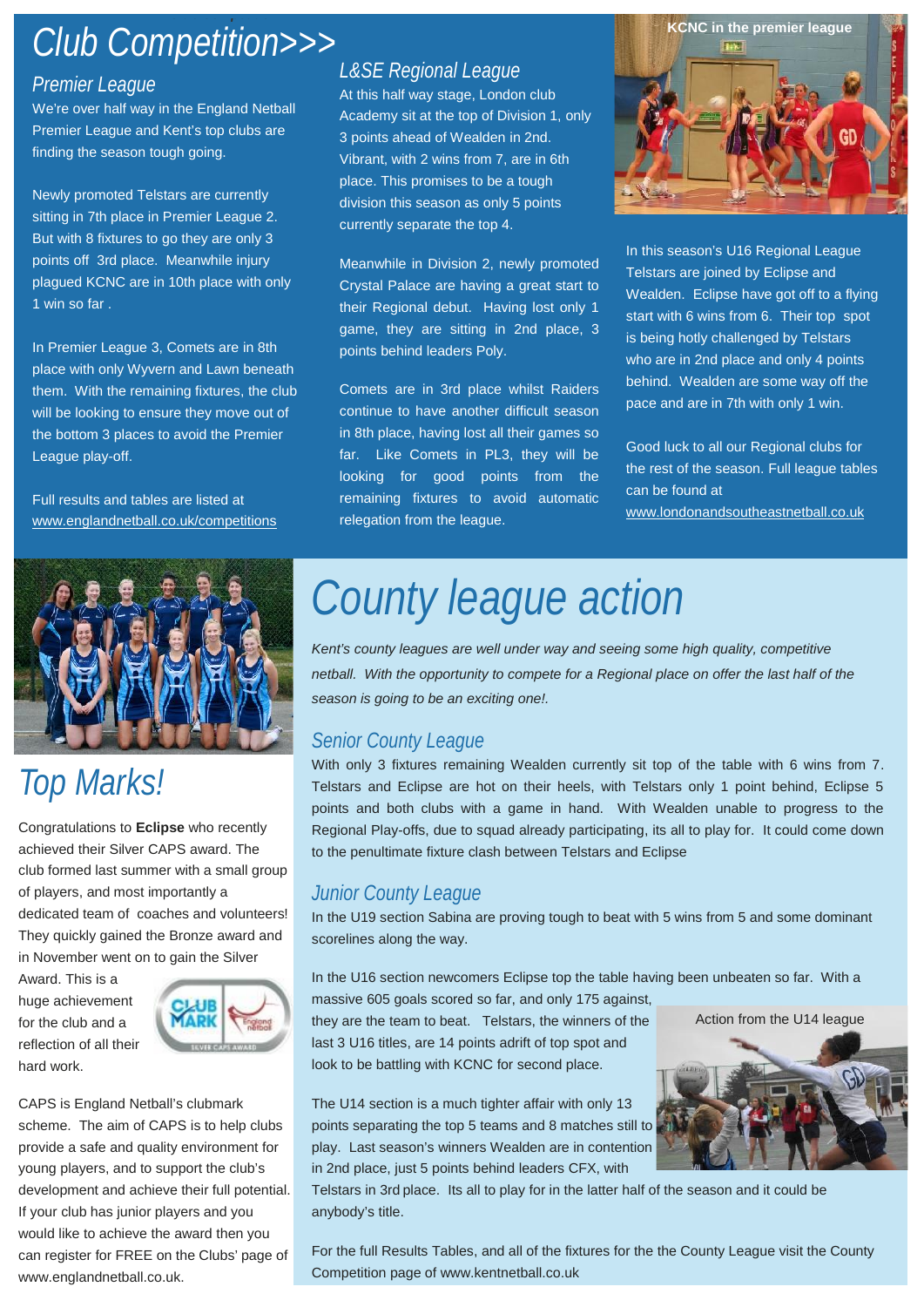# *Want to Become a Coach ?*

*UKCC Courses for 2013 have been released and there are a number of courses in the London & South East Region….*

#### **UKCC Level 1**

2, 3 February & 3 March University of East London, London E16 (fully booked) 23, 24 March & 28 April Christ Church University, Canterbury (limited places) 22, 23 June & 14 July Surrey Sports Park, Guildford

#### **UKCC Level 2**

26 January to 24 March Croydon Sports Club, Croydon (fully booked) 15 June to 11 August Brunel University, Uxbridge

#### **UKCC Level 2 Conversion**

This course is aimed at existing, active coaches who hold the England Netball old Level 2 Award

8, 26 June & 27 July Rush Croft Sports College, Chingford, London E4

Find details of these and other courses across the country, on the **Coaching** page of www.englandnetball.co.uk

Join the **Kent Coaches Register,** a support tool for all sports coaches. Receive top tips and ideas you can use in your coaching, network and share best practice with other coaches, and access support to help you on your coaching journey. Register at www.kentsportcoaching.org. If you'd like to be kept up to date with the latest coaching opportunities contact Natalie on natalieb2@englandnetball.co.uk

### *Coaching Skills >>>*

England Netball London & South East are running a new **Step into Coaching** workshop. This is a new workshop to introduce new and beginner coaches, teachers and parents to the rules of netball and the fundamental skills required. It will also cover what to include in a warm-up, and how to develop and progress practices.

Two pilot courses are currently running:

- **10th March, Rushcroft Sports Village, Chingford**
- **20th March, Warlingham School, Surrey**

For more details visit www.londonandsoutheastnetball.co.uk

Are you already coaching and want to add some new skill ideas to your club practices or school lessons? Then maybe this coaching workshop is for you….

- **On The Move: Essential Movement Skills for Netball**
- **Sunday 10th February, 10am to 1.00pm**
- **Northfleet School for Girls, Northfleet**

The course will introduce the coach to the essential movement skills required for effective performance in netball. Specific tasks will enable the coach to identify the coaching points, common errors and corrective measures associated with the movement

skills. The workshop will examine practice design and outline how to progress a movement skill practice with specific emphasis on making progressions game related throughout.

Booking forms can be found on the Courses page of www.kentnetball.co.uk. For more information contact Natalie on 07786 191562 or natalieb2@englandnetball.co.uk



### *Coaching Bursary?*

England Netball have released a new Back to Netball Coach recruitment campaign, which provides £10,000 of funding available to support women through their coaching qualifications.

Are you a coach or player looking to introduce netball to a group of enthusiastic women? Perhaps you're a Back to Netballer that would like to get involved in coaching? Then this funding is for you. In return, coaches will need to deliver 10 voluntary Back to Netball sessions.

To register your interest, email: iwanttobeabacktonetballcoach@engl andnetball.co.uk. The funding is available until 31<sup>st</sup> March or until its gone - register your interest NOW to ensure that you do not miss out!

*Sports Coach UK* have published a funding guide for coaches. Have a look for funding to support your coach education and development www.sportscoachuk.org

### *New Year New Coach*

In December the L&SE Regional Excel Coach, Emma Blackmore, left her role at England Netball. Emma worked in the Region delivering the Excel programme and coach training and education. We will still see Emma in netball in her role as Coach of Surrey Storm NTL, and wish her the best of luck in her new career.

Part of Emma's role was to deliver the Regional Academy programme. This week *Janet Lettman* has been given the Interim Regional Head Coach role. Janet is vastly experienced having been Regional Assistant Coach, and coaching at club and county level. She is also a County Selector and coach mentor. Congratulations Janet !

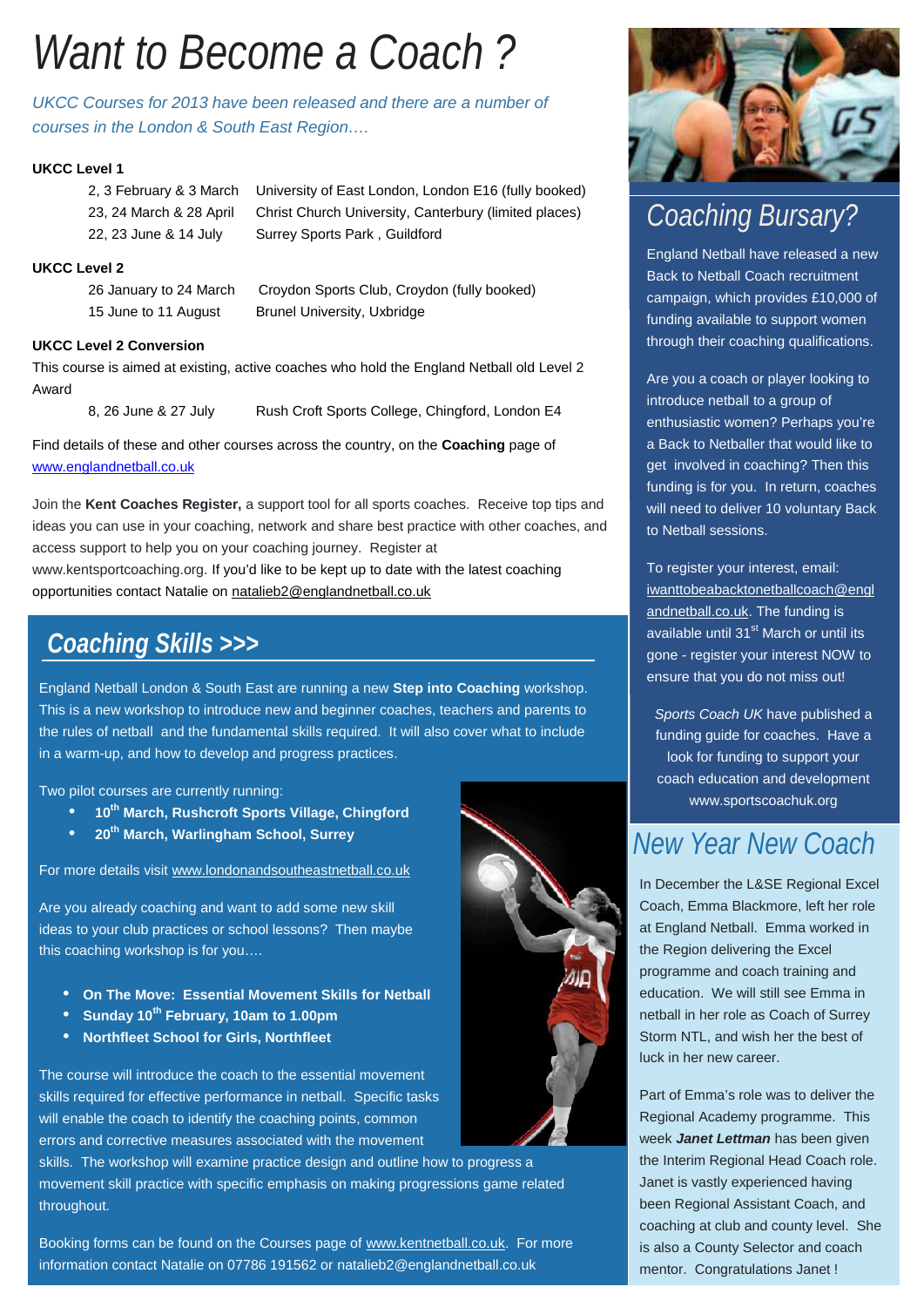# Officiating>> **Pick up a whistle!**

## *New kids on the block*

Kent welcomes its next generation of umpires - Rhianna Smith, Shannon Murray & Paige Money – all recently gaining their C Award qualification.

Rhianna, who is 18, umpires at Malling and Maidstone Netball league. She has worked hard with her Mentors to achieve her C award and is now looking forward to progressing her umpiring career.

Shannon & Paige from KCNC are both only 14 years old! Both have been working hard towards their award practicing at club training, umpiring for KCNC juniors in the Rising Stars League, and volunteering time at the Medway Junior League.

Congratulations to all the girls and we look forward to seeing them officiate an England international in the future!!.



Kent Netball run a mentoring scheme for C Award Umpires who wish to progress to the B Award. If you would like be part of the scheme contact Kent's Umpiring Secretary, Caroline, on cduggan@kentnetball.co.uk



*England Netball London & South East are running a competition for primary schools within the Region*.

Skills Award Starter Packs are up for grabs to 3 lucky schools. The Skills Award is progressive award scheme that can be used to motivate your players to practice and improve their basic skills, and reward them for their efforts.

All you need to do is complete the simple entry form to be in with a chance of winning. Details and entry can be found at www.lonondandsoutheastnetball.co.uk

Primary schools must be affiliated to enter Affiliation is currently FREE! Visit www.englandnetball.co.uk/membership

# *School Finals*

*On 1st December, Kent Netball held their first School Finals Day. This new fixture in the county's school tournament programme was introduced this year to mirror the Regional and National Finals.*

The programme for the day saw the top U14, U16 and U19 teams compete for the Regional places up for grabs. As in previous years, Kent Netball had held the qualifying rounds for these age groups. Instead of just 2 winning teams, 8 qualified through to provide the competition for the Finals Day. The day also meant that the county could provide neutral umpires to officiate the day, a move much appreciated by teachers who could now concentrate on their coaching.

Each team took part in a round robin format within their own age group, providing very competitive matches and netball of a high standard. Our winners and runners-up, and qualifying for the L&SE Regional tournament, are:

- U19 Sevenoaks School / Benenden
- U16 Tunbridge Wells Grammar / Sevenoaks School
- U14 Tonbridge Grammar / Invicta Grammar

Congratulations and good luck to our winners. Many thanks for the schools in their support for this new format, and to the umpires for braving the cold!

Umpiring courses currently running in Kent are……..

#### **Beginner Award**

17 March Leigh Technology Academy **Dartford** 30 June Hugh Christie College **Tonbridge** 

#### **C Course**

1 April North School, Ashford 7 July Holmesdale Technology College Snodland

For full details, frequently asked questions and booking forms visit the Umpiring page of www.kentnetball.co.uk

Already qualified? Perhaps you'd like to train as Tutor to deliver the ever-increasing demand for courses. Or maybe qualify as an Umpire Tester to help us increase our number of qualified umpires.

For details or further information on becoming an Umpire Tutor / Tester contact Caroline cduggan@kentnetball.co.uk



**Tunbridge Wells U16 squad**

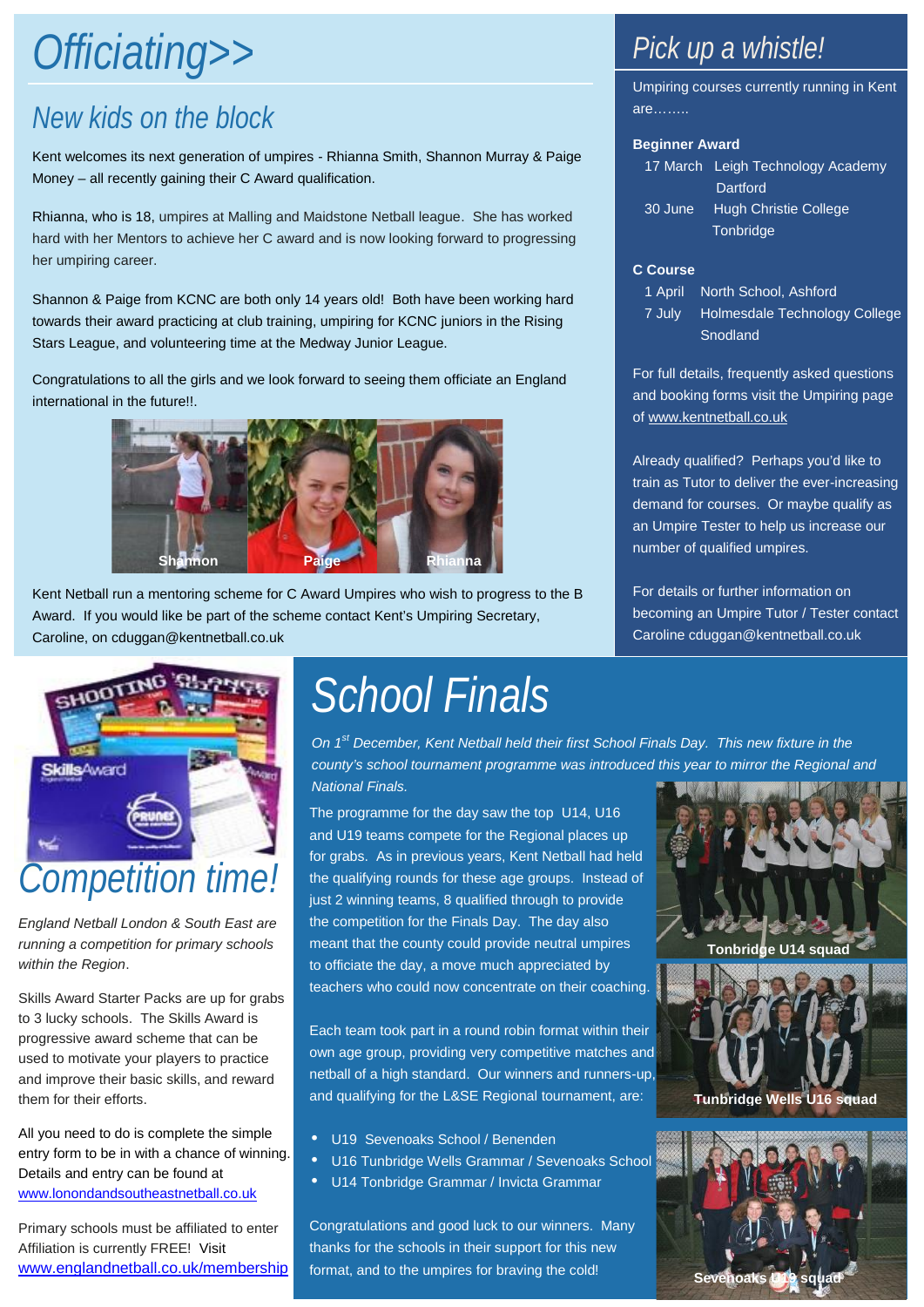### *Talent development >>>*





*Over the last few months Kent's talented netballers have been putting themselves through the trial process to gain a place on the England Netball Excel pathway….*



In the summer Kent Netball held their trials for the 2012/13 Academy programme. 200 young players attended the initial trial day and competition for progression to the next round was tough. Following a further 2 rounds of selection 40 players were selected for the U14 Satellite Academy, whilst 30 were selected for the U17 Academy. In November Kent Netball selectors were out in force at the County Junior Selectors

and, after a trial invitation, a further 8 players were selected into the programme. All the Academy players are now half way through their Academy training and gearing up for the Regional Talent Festival in March. A full list of selected players can be found on the Talent page of www.kentnetball.co.uk

From the County Academy players progress to the Regional Academy and this season Kent have the following players in the programme:

Rochelle McKay-Pryce

- Eleanor Durr
- Nicole Flynn
- Nicole Humphrys •
- Ellie Lawrence
- Lucy McMenemy Leah Melvin
- Laura Morton

The following players were selected for NTL squads this season:

#### *Surrey Storm*

- Olivia Emanus
- Katie Harris
- Hayley Pring
- Mel Steingass
- Freya Thompson
- Laura True
- *Mavericks*
- Maddie Ellison
- Sally Fisher
- Nicole Humphrys

 Imogen Spark • Laura True Asha Williams

Congratulations to all the players selected into the Excel Pathway this season.

# *Satellite Day*

On Sunday 9<sup>th</sup> December, Kent's Satellite Academy athletes were treated to a day's coaching with Superleague players from Surrey Storm.

Tamsin Greenway, Natalie Seaton, Kat Ainsworth and Alex Sinclair all came to the new Osterberg Sports Centre at NWK College and gave the girls a day of specialised coaching. Sessions of defensive and attacking play, and SAQ, followed by conditioned match play were well received by all the girls. The athletes then had the chance to ask Natalie, Alex, Kat and Tamsin questions about their training and playing experiences. Storm coach Tamsin said how important it was to meet these players: "It is great to

be able to get out to see them. Hopefully we have inspired them to continue with their training and reach their full potential."

It was a tiring but great day for all the girls. And we hope to see some of them take the court for Storm in the future!



# *Superleague*

The 2013 Superleague season kicks off in February and promises to be another exciting season.

Competing for Surrey Storm this year will be Amanda Davis and Katie Harris. After her call-up to the seniors last season, Amanda is now hoping to be a regular shooting partner to Rachel Dunn. Joining her in the shooting circle will be Katie, moving up from last year's NTL squad. Both players travelled to the World Premier Club Challenge (WPCC) in November, getting the chance to play against some of the world's best players.

Another Kent player gracing the Superleague court this season will be Fran Desmond. Fran, from Telstars, was part of Surrey Storm last season but will be wearing the dress of Loughborough Lightning for 2013.

Keep up to date with all the Superleague action on Sky Sports

# *Young Player of the Year*

Congratulations go to Freya Thompson who was awarded Kent Netball's Young Player of the Year Award for 2012.

Last year was a busy one for Freya in her netball career. Already in the Regional Academy and Surrey Storm NTL squad. she was nominated for England screening in March. Selected for the England U19 squad, Freya was immediately named in the squad of 12 that competed in the annual European Championship competition. In November Freya was named in the senior Surrey Storm long squad, and selected for the WPCC squad.

Freya has worked extremely hard, putting in long hours at training and in the gym. Her achievements are throroughly deserved. Congratulations to Freya on a great year!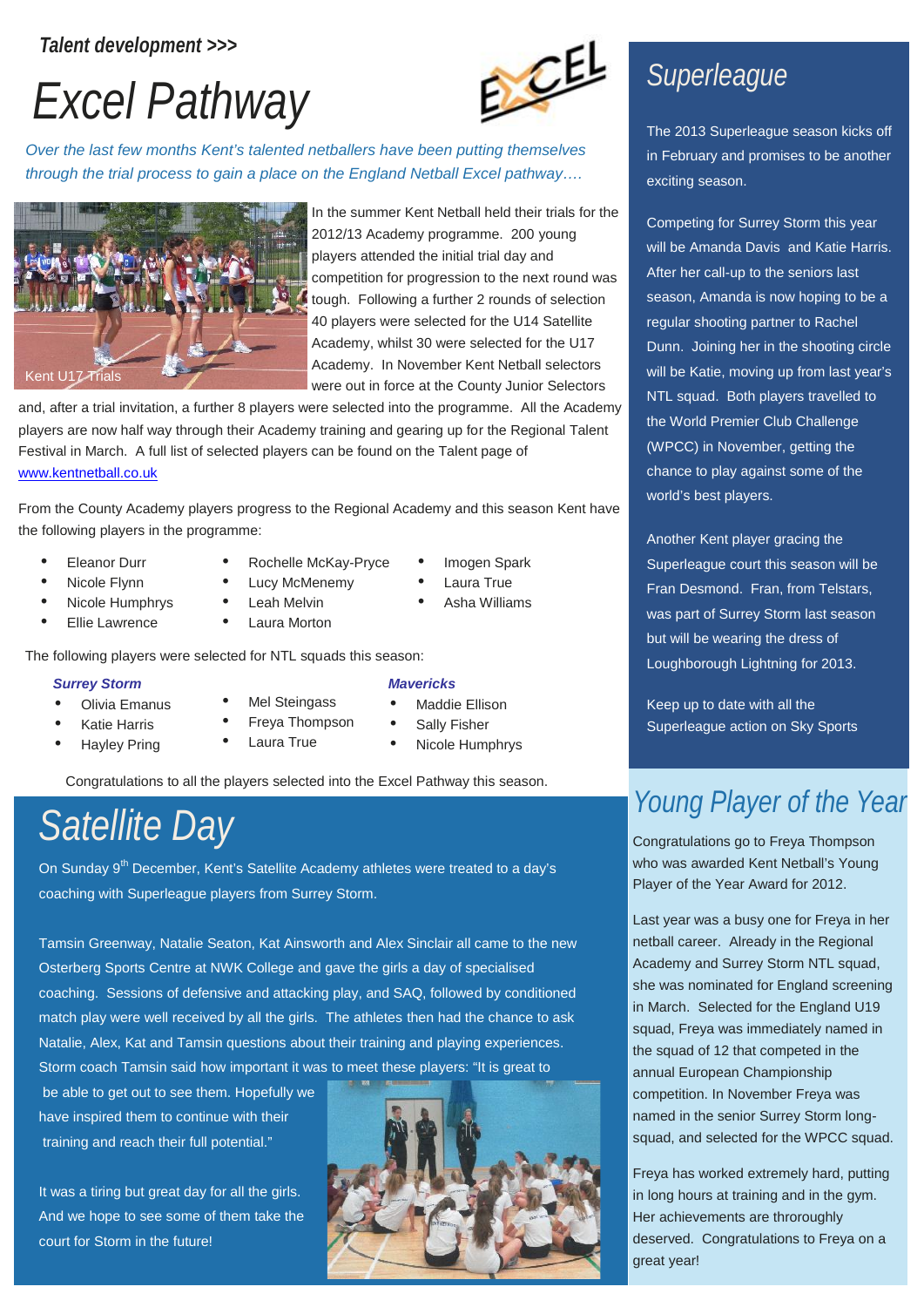### *Back to Netball >>>*

*Back to Netball (B2N) won Sport Project in the National Lottery Awards in November. The inspirational project collected the coveted title at a star studded awards ceremony broadcasted on BBC One*



A huge acknowledgement goes to the workforce who deliver sessions every week. Without the incredible team of coaches, and the remarkable support from local authorities, facilities, and County Sports Partnership's this achievement would not have been possible. Katy Ritchie, National Development Manager who leads the scheme, said "Winning National Lottery Sports Project of the Year 2012 is a dream come true. So many people have been involved in the success of Back to Netball and the award represents four years of hard work. Back to Netball coaches have inspired women across the country to return to the sport and it proves that there is a real thirst for traditional female sport out there."

National Lottery players raise over £30 million every week for good causes across the UK. This money is changing the lives of people in communities across the UK. The National Lottery Awards are the annual search to find the UK's favourite Lottery-funded projects. Over 500 schemes were nominated and the winner in each category was decided by public vote.



# *Back to netball in…*

*Bexley…* New Back to Netball sessions have recently started in Bexley. The sessions run on Thursday nights, 7.30pm at The Harris Academy, Falconwood.

If you want to get back into the sport, or want to try it for the first time then come along.

*Bromley …..*Back to Netball coach needed……inspired by Liliane's story? Want to share your love of netball?

We'd love to set up a B2N group in the Bromley area but need a qualified netball coach to deliver the sessions. Can you help?

Funding is available to support the delivery of these sessions.

If you are interested in either the Bexley or Bromley B2N scheme then contact Natalie 07786 191562

# *Back to Canterbury*

Back to Netball is taking place across the county and Canterbury is no exception. Here the initiative is delivered by the Canterbury & District Netball League in partnership with Canterbury City Council and England Netball



The sessions started four years ago and there are currently over 450 ladies on the register. The group is a diverse mix ranging from ladies in their sixties to 16 year olds who love netball but don't get the chance to play at school. Since its inception the group has formed 3 teams which now compete in the Canterbury and District league.

Their success has meant the group has been in a great position to apply for funding to aid sustainability. For the 2012-13 season a successful funding bid to the CO-OP has provided equipment for the sessions, as well as support for coaching and venues.

The sessions run every Wednesday evening at the Junior Kings School and are delivered by coach Liliane Widdows. Although the weekly sessions demand a lot of time and commitment from Liliane she prefers it this way as this she finds that this suits the ladies the best. Many can't commit to every week so they know that if they miss a couple of weeks the sessions are still running when they are able to return.

Speaking to her participants Liliane finds one of their biggest hurdles is that they have lost their confidence "When ladies contact me about attending the session they normally tell me how much they used to enjoy netball at school, but now they are out of shape and too old. I tell them they are never too old to play". Liliane says of her group "I coach a lot of netball from primary school to university and club netball and I can honestly say that teaching the back to ladies is my favourite. I love to see their transformation. They lose weight, learn a new skill, regain their confidence and make new friends".

To enquire about the Canterbury B2N sessions contact Liliane on 07730 859269

For details of B2N sessions across Kent visit the B2N page of www.kentnetball.co.uk or www.englandnetball.co.uk/my-game/back-to-netball



**netballer**